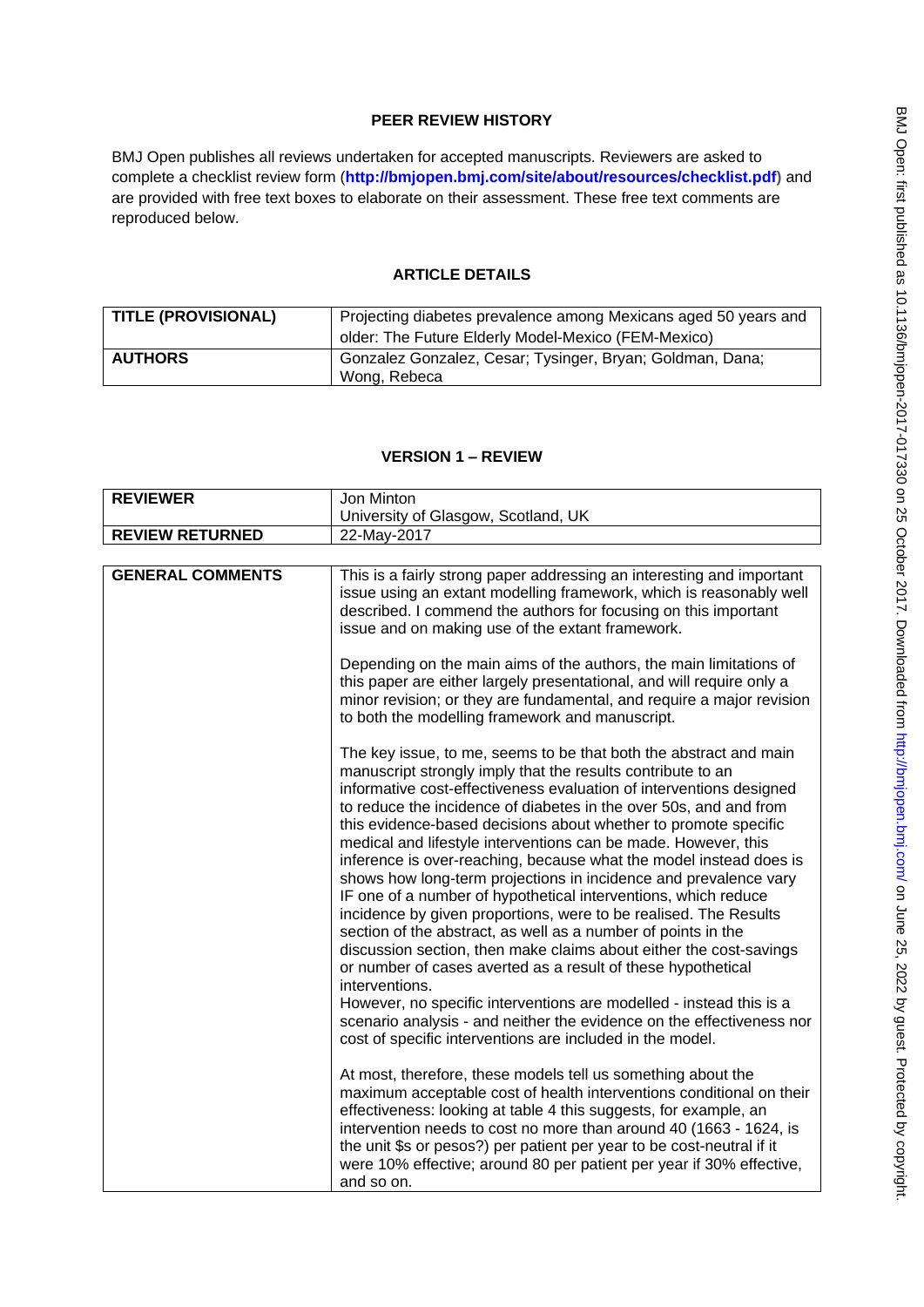| The question this raises is therefore whether extant or nascent<br>interventions with these levels of effectiveness are likely to be more<br>expensive or cheaper than these thresholds.                                                                                                                                                                                                                                                                                                                                                                                                                              |
|-----------------------------------------------------------------------------------------------------------------------------------------------------------------------------------------------------------------------------------------------------------------------------------------------------------------------------------------------------------------------------------------------------------------------------------------------------------------------------------------------------------------------------------------------------------------------------------------------------------------------|
| The minor revision option (which I have selected in my<br>recommendation) is therefore to go through the manuscript carefully,<br>and revise to avoid making claims about cost-effectiveness in this<br>way, and instead make it clear that the scenarios are based on<br>hypothetical interventions without costs applied to them.<br>The major revision option (possibly a withdrawal and resubmit<br>option) would be to redo the modelling from a genuine cost-<br>effectiveness framework, basing scenarios on best available<br>evidence of genuine health interventions in terms of effectiveness<br>and cost. |

| <b>REVIEWER</b>         | <b>Jillian Oderkirk</b>                                                                                                                                                                                                                                                                                                                                                                                                                                                                                                                                                                                                                                                                                                         |
|-------------------------|---------------------------------------------------------------------------------------------------------------------------------------------------------------------------------------------------------------------------------------------------------------------------------------------------------------------------------------------------------------------------------------------------------------------------------------------------------------------------------------------------------------------------------------------------------------------------------------------------------------------------------------------------------------------------------------------------------------------------------|
|                         | Organisation for Economic Co-operation and Development, France                                                                                                                                                                                                                                                                                                                                                                                                                                                                                                                                                                                                                                                                  |
| <b>REVIEW RETURNED</b>  | 30-May-2017                                                                                                                                                                                                                                                                                                                                                                                                                                                                                                                                                                                                                                                                                                                     |
|                         |                                                                                                                                                                                                                                                                                                                                                                                                                                                                                                                                                                                                                                                                                                                                 |
| <b>GENERAL COMMENTS</b> | Dear authors, Congratulations on this paper that sheds new light on<br>the positive impact that diabetes prevention efforts could have on<br>reducing the burden of diabetes. There are no major revisions<br>required, however a few minor revisions would improve the ability of<br>the paper to communicate its message more clearly.                                                                                                                                                                                                                                                                                                                                                                                        |
|                         | The abstract does not fully reflect the paper. For example, the<br>objective paragraph does not mention that the purpose of the study<br>is to project the potential health and economic impacts of policy<br>interventions to reduce diabetes prevalence. The abstract's<br>discussion statement misses the article's conclusions regarding the<br>potential impacts of policy interventions.                                                                                                                                                                                                                                                                                                                                  |
|                         | The section on strengths and limitations of the study does not<br>indicate any limitations. Potential limitations to be included would be<br>1) the model is developed from self-reported data that may not fully<br>represent the prevalence of diabetes; 2) there were only two waves<br>of MHAS used to estimate transitions which may reduce their<br>reliability; 3) FEM is a model that projects past trends and evidence<br>from past observations into the future and, therefore, results are not<br>predictive; and 4) the model is tied to the data collected within the<br>MHAS survey and, as a result, does not consider potentially<br>important factors or outcomes that are outside the scope of the<br>survey. |
|                         | The abstract and the article should be reviewed by an English editor<br>to correct grammar and improve readability.                                                                                                                                                                                                                                                                                                                                                                                                                                                                                                                                                                                                             |
|                         | In the introduction paragraph 2 (page 4 lines 27 to 32) the<br>references are missing.                                                                                                                                                                                                                                                                                                                                                                                                                                                                                                                                                                                                                                          |
|                         | In the last paragraph of the introduction (page 6 lines 9 to 13) four<br>scenarios of diabetes incidence reduction are introduced but it is not<br>clear for the reader why these four scenarios were selected and how<br>they relate to the conclusions of the DPP trial. A statement about the<br>DPP findings and about how they can be translated into the FEM<br>framework would help. Statements about why the DPP study (and<br>not any other study) was selected and about how the DPP results<br>may, or may not, be applicable to Mexico are needed. It would also                                                                                                                                                    |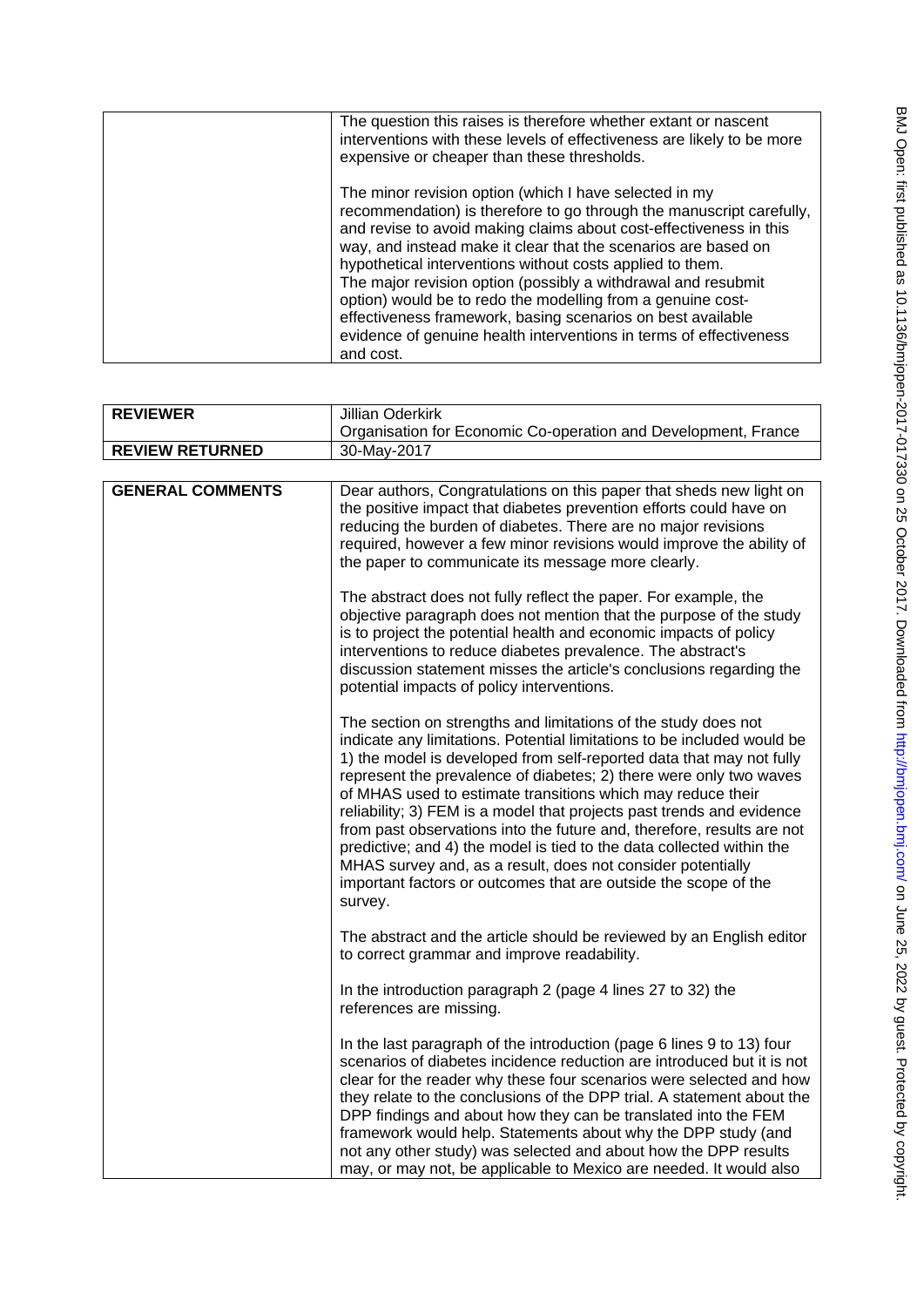| help the reader if the DPP intensive lifestyle intervention could be<br>briefly described. (The question of why the four scenarios were<br>modelled arises again when reading page 9 lines 40 to 56.)<br>References for all statements indicating the DPP trial evidence<br>pointed to a 60% reduction in diabetes incidence are needed.                                                                                                                                                                                                                      |
|---------------------------------------------------------------------------------------------------------------------------------------------------------------------------------------------------------------------------------------------------------------------------------------------------------------------------------------------------------------------------------------------------------------------------------------------------------------------------------------------------------------------------------------------------------------|
| In the methods section (page 7 lines 29 to 36) the estimated<br>prevalence of diabetes in 2012 is compared with the observed<br>estimate from MHAS 2012. This is an important dimension of the<br>paper and could be expanded upon. The MHAS 2012 observed<br>results could be used to validate the projections of other key<br>outcomes of this study (population, population by BMI category,<br>number of medical visits).                                                                                                                                 |
| On page 10 and in table 1 the results of the MHAS for 2012 are<br>presented but the MHAS 2012 results did not contribute to the FEM.<br>Table 1 could become more important to the results section if it was<br>expanded to include a column presenting the characteristics<br>projected by the FEM for 2012. Then table 1 could contribute to the<br>validation of the FEM results.                                                                                                                                                                          |
| On page 12 lines 3-11, US results for a treatment cost multiplier are<br>applied to Mexican data. A statement is needed to explain why<br>evidence for Mexico was not available and to indicate the degree to<br>which treatment costs in the US are similar to or different from costs<br>in Mexico.                                                                                                                                                                                                                                                         |
| The first paragraph of the discussion on page 14 (lines 6-19) should<br>explain (again) how the four scenarios relate to the DPP study<br>results. Is written now, paragraph two on page 14 becomes<br>confusing for readers because it seems to imply that the scenarios<br>relate to a body of evidence from clinical studies and not specifically<br>to the DPP. The text needs to be revisited to make it clear that the<br>DPP is part of a larger body of evidence but was selected for this<br>modelling effort because of certain reasons x, y and z. |
| Figure 1 is repetitive of table 2 and could be cut.                                                                                                                                                                                                                                                                                                                                                                                                                                                                                                           |
| The technical appendix paragraph 2 (lines 25-28) is missing a<br>reference and it would be wrong to say that the details of the FEM<br>are published everywhere (probably it should say elsewhere).                                                                                                                                                                                                                                                                                                                                                           |
| The technical appendix figure 1 (page 31) refers to the HRS-FEM<br>but the text of the paper refers to the FEM-US. Please use<br>consistent terminology throughout.                                                                                                                                                                                                                                                                                                                                                                                           |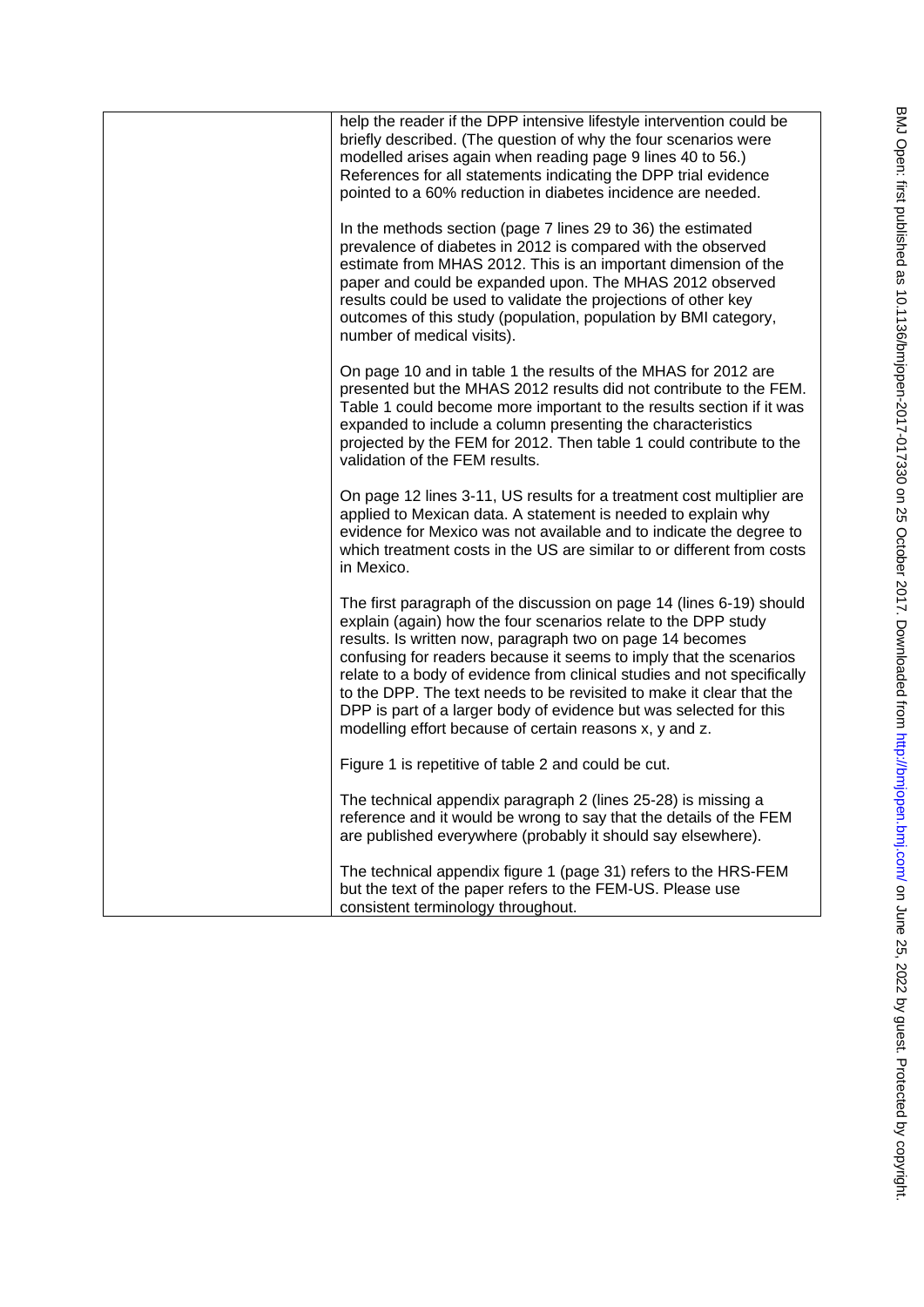## **VERSION 1 – AUTHOR RESPONSE**

Reviewer: 1 Reviewer Name: Jon Minton Institution and Country: University of Glasgow, Scotland, UK Please state any competing interests: None Declared

# Comment:

This is a fairly strong paper addressing an interesting and important issue using an extant modelling framework, which is reasonably well described. I commend the authors for focusing on this important issue and on making use of the extant framework.

Depending on the main aims of the authors, the main limitations of this paper are either largely presentational, and will require only a minor revision; or they are fundamental, and require a major revision to both the modelling framework and manuscript.

The key issue, to me, seems to be that both the abstract and main manuscript strongly imply that the results contribute to an informative cost-effectiveness evaluation of interventions designed to reduce the incidence of diabetes in the over 50s, and from this evidence-based decisions about whether to promote specific medical and lifestyle interventions can be made.

However, this inference is over-reaching, because what the model instead does is shows how longterm projections in incidence and prevalence vary IF one of a number of hypothetical interventions, which reduce incidence by given proportions, were to be realized. The Results section of the abstract, as well as a number of points in the discussion section, then make claims about either the costsavings or number of cases averted as a result of these hypothetical interventions.

However, no specific interventions are modelled - instead this is a scenario analysis - and neither the evidence on the effectiveness nor cost of specific interventions are included in the model.

### Response:

We have addressed the concerns of the Reviewer 1. Indeed, the purpose of the paper is-not to make a cost-effectiveness evaluation. Thus, we avoid language that refers to cost effectiveness or cost benefit. We made adjustments in the manuscript accordingly to make clear that we are modeling hypothetical scenarios. The abstract, results and discussion sections were modified.

### Comment:

At most, therefore, these models tell us something about the maximum acceptable cost of health interventions conditional on their effectiveness: looking at table 4 this suggests, for example, an intervention needs to cost no more than around 40 (1663 - 1624, is the unit \$s or pesos?) per patient per year to be cost-neutral if it were 10% effective; around 80 per patient per year if 30% effective, and so on.

### Response:

It is a very good idea to think the results as the maximum acceptable cost of health interventions conditional on their effectiveness. However, we prefer to keep our discourse in terms of possible/potential diabetes cases avoided if some of the proposed scenarios could be reached.

### Comment:

The question this raises is therefore whether extant or nascent interventions with these levels of effectiveness are likely to be more expensive or cheaper than these thresholds.

# Response:

We agree with the reviewer that questioning the cost thresholds is an interesting perspective, but again, beyond the scope of this paper. However, we incorporated some of these ideas in the discussion section.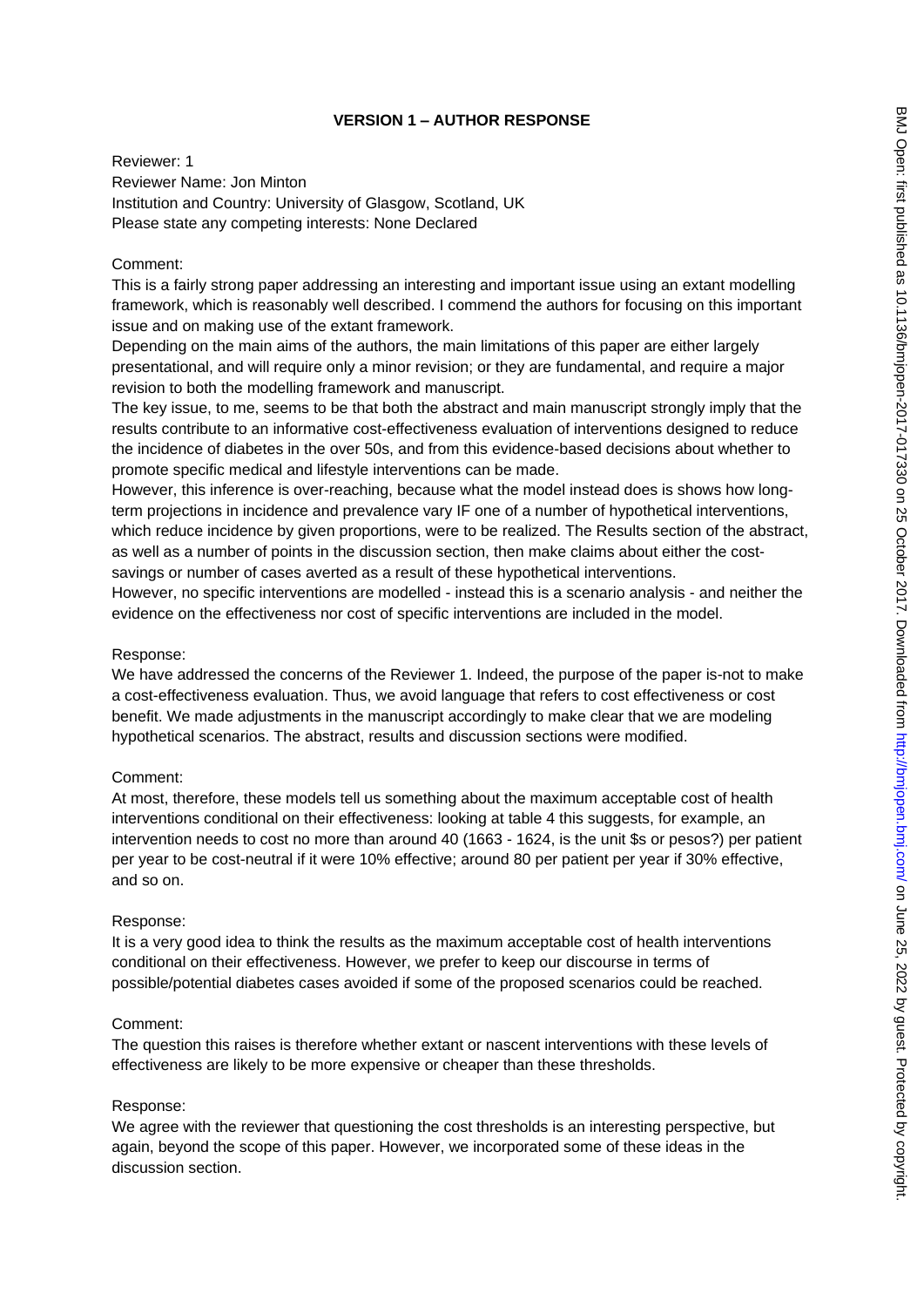### Comment:

The minor revision option (which I have selected in my recommendation) is therefore to go through the manuscript carefully, and revise to avoid making claims about cost-effectiveness in this way, and instead make it clear that the scenarios are based on hypothetical interventions without costs applied to them.

The major revision option (possibly a withdrawal and resubmit option) would be to redo the modelling from a genuine cost-effectiveness framework, basing scenarios on best available evidence of genuine health interventions in terms of effectiveness and cost.

### Response:

We appreciate all the constructive comments from the reviewer. We opted for the recommended minor revision. We went through the entire document to avoid cost-effectiveness statements. The revised manuscript makes emphasis on modeling scenarios using microsimulation, making clear that the various scenarios are based on hypothetical interventions.

## Reviewer: 2

### Reviewer Name: Jillian Oderkirk

Institution and Country: Organisation for Economic Co-operation and Development, France Please state any competing interests: None declared

Dear authors, Congratulations on this paper that sheds new light on the positive impact that diabetes prevention efforts could have on reducing the burden of diabetes. There are no major revisions required, however a few minor revisions would improve the ability of the paper to communicate its message more clearly.

### Comment:

The abstract does not fully reflect the paper. For example, the objective paragraph does not mention that the purpose of the study is to project the potential health and economic impacts of policy interventions to reduce diabetes prevalence. The abstract's discussion statement misses the article's conclusions regarding the potential impacts of policy interventions.

# Response:

As suggested by the reviewer, we have made the appropriate changes – rewriting the objectives and adding the potential impacts of policy interventions in the revised abstract.

# Comment:

The section on strengths and limitations of the study does not indicate any limitations. Potential limitations to be included would be 1) the model is developed from self-reported data that may not fully represent the prevalence of diabetes; 2) there were only two waves of MHAS used to estimate transitions which may reduce their reliability; 3) FEM is a model that projects past trends and evidence from past observations into the future and, therefore, results are not predictive; and 4) the model is tied to the data collected within the MHAS survey and, as a result, does not consider potentially important factors or outcomes that are outside the scope of the survey.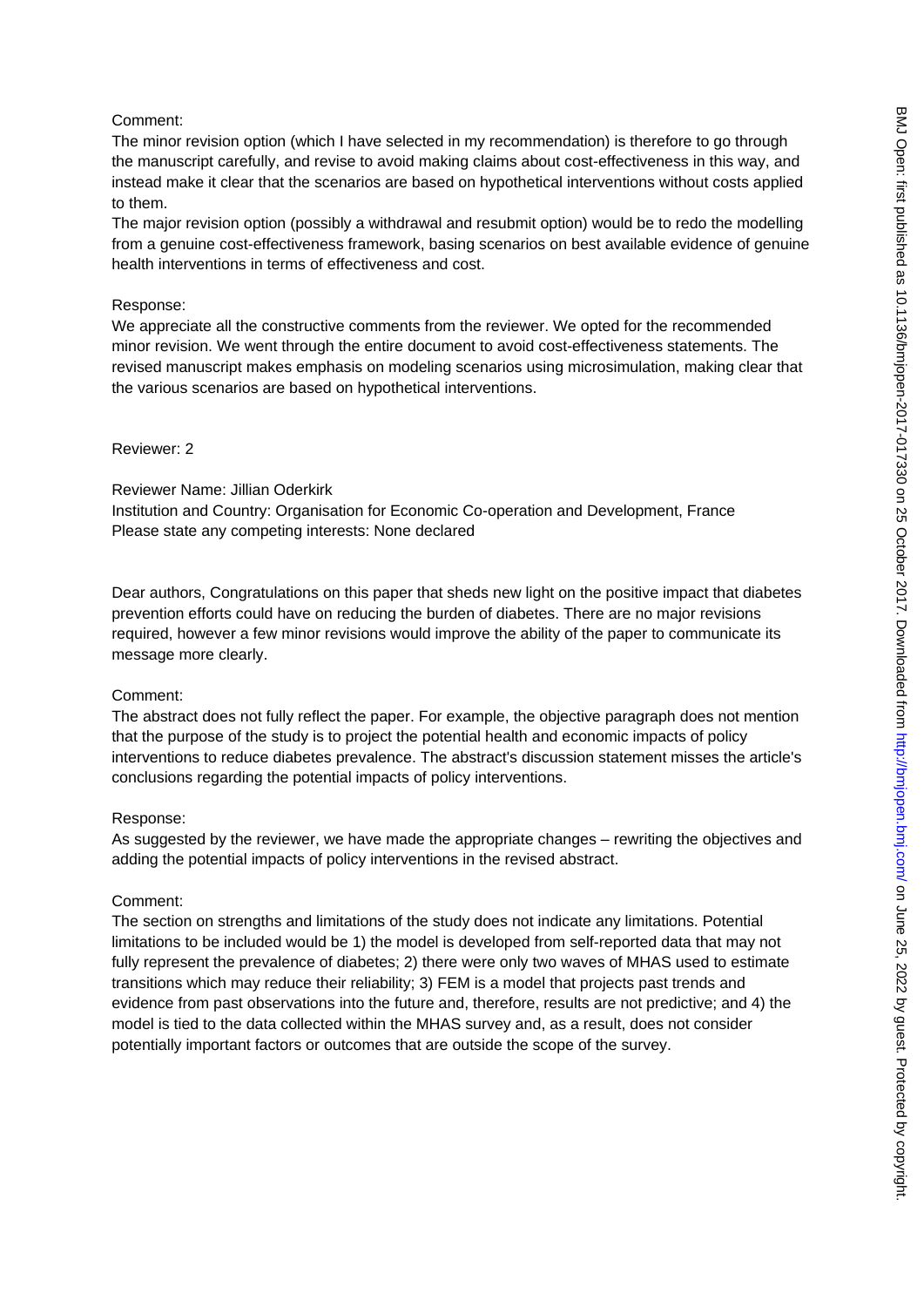#### Response:

We agree with the reviewer, all these limitations are related to the nature of the data (MHAS) and now they are included in the abstract and in the discussion section.

#### Comment:

The abstract and the article should be reviewed by an English editor to correct grammar and improve readability.

#### Response:

We went through the entire manuscript to correct grammar, and an editor has revised the manuscript to improve readability.

#### Comment:

In the introduction paragraph 2 (page 4 lines 27 to 32) the references are missing.

#### Response:

We have added the references in the revised version as suggested by the Reviewer.

#### Comment:

In the last paragraph of the introduction (page 6 lines 9 to 13) four scenarios of diabetes incidence reduction are introduced but it is not clear for the reader why these four scenarios were selected and how they relate to the conclusions of the DPP trial. A statement about the DPP findings and about how they can be translated into the FEM framework would help. Statements about why the DPP study (and not any other study) was selected and about how the DPP results may, or may not, be applicable to Mexico are needed.

#### Response:

We added a couple of sentences relating to the likely applicability of DPP results to the case of Mexico. We add that the DPP trial included Hispanic population and the effects of the clinical trial were similar in all racial and ethnic groups. Even though in population based studies there is a difference among racial and ethnic groups, perhaps the sample selection in the DPP resulted in a reduced difference. The DPP lifestyle intervention has similar results than those obtained in other countries (Finland and China). Also, the Mexican and American populations share some characteristics associated with the onset of diabetes, for example, overweight levels, sedentary lifestyles, and diet.

The DPP findings show that among persons with impaired glucose tolerance, an intensive lifestyle intervention reduces the incidence of type 2 diabetes by about 50%, while the drug metformin reduces the incidence by about 30%. We are using information on what can be achieved under different diabetes incidence reduction scenarios.

### Comment:

It would also help the reader if the DPP intensive lifestyle intervention could be briefly described. (The question of why the four scenarios were modelled arises again when reading page 9 lines 40 to 56.)

### Response:

A detailed description of the scenarios is now provided in the last paragraph of page 9. We selected the scenarios based on evidence from clinical trials, and thinking in what is possible, what is probable and what is desirable to achieve in the Mexican population in order to reduce the prevalence of diabetes by 2050.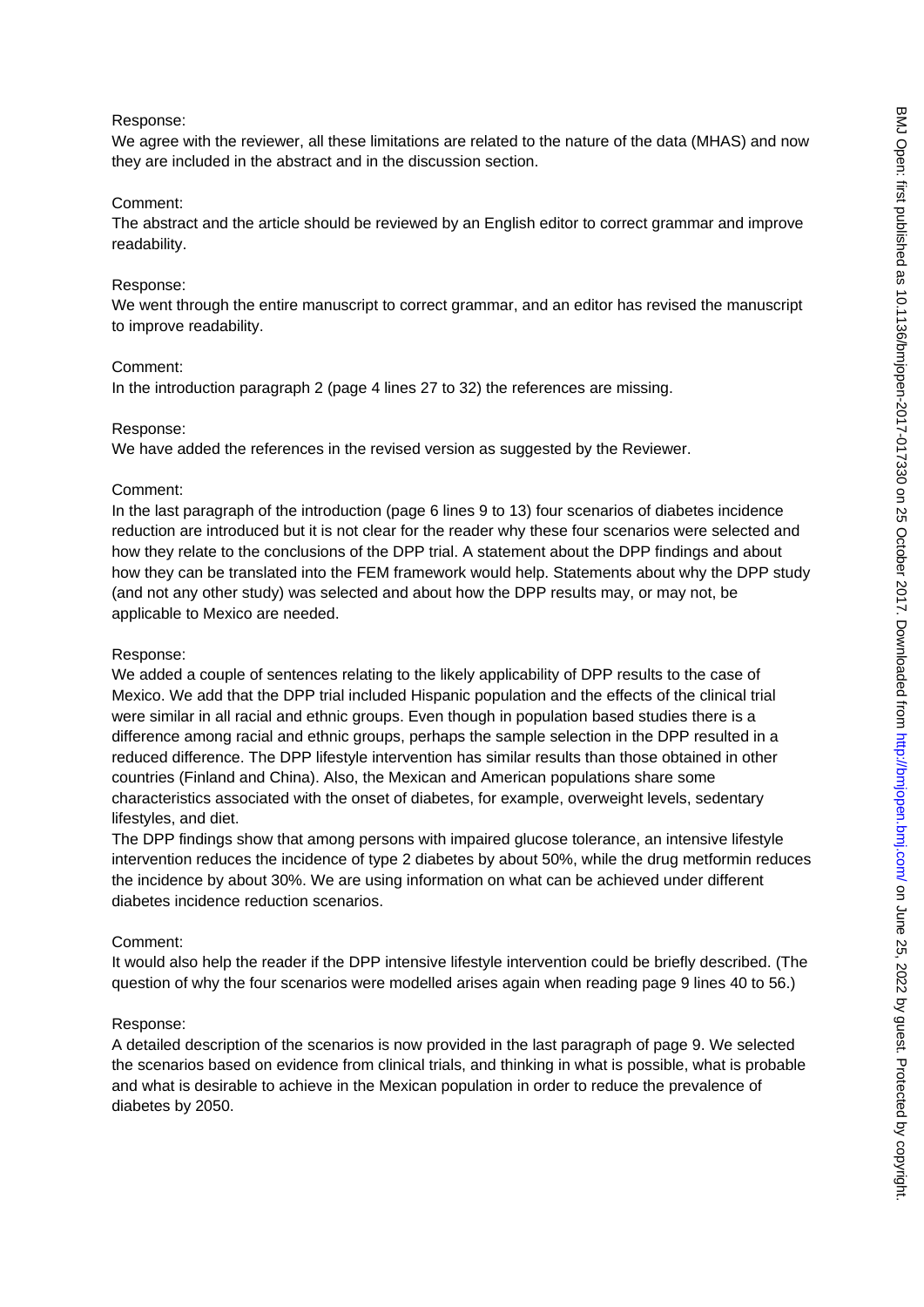### Comment:

References for all statements indicating the DPP trial evidence pointed to a 60% reduction in diabetes incidence are needed.

### Response:

We have added the reference in the revised version as suggested by the Reviewer.

## Comment:

In the methods section (page 7 lines 29 to 36) the estimated prevalence of diabetes in 2012 is compared with the observed estimate from MHAS 2012. This is an important dimension of the paper and could be expanded upon. The MHAS 2012 observed results could be used to validate the projections of other key outcomes of this study (population, population by BMI category, number of medical visits).

## Response:

We agree that the validation of the estimated prevalence in 2011-2013 is an important dimension of the manuscript, however, we cannot validate the projections for other results. For validation of the diabetes prevalence, we used information from the population that in 2003 was between 55 and 56 years old, then we projected the prevalence of diabetes for 2011 and 2013, so this cohort would be 64 and 65 years old in 2012 and this projections could be compared with the observed prevalence of diabetes in MHAS 2012 for this age group (65+).

The key outcomes in the manuscript are for the population aged 50 and older. In order to address the comment, we did the validation of the projections for these outcomes, but for the population aged 65 and over. The results of the FEM-Mexico are similar to the results observed in the MHAS 2012, we have considered not to include them in the table, but we added a paragraph to support the idea.

### Comment:

On page 10 and in table 1 the results of the MHAS for 2012 are presented but the MHAS 2012 results did not contribute to the FEM.

### Response:

We agree with the reviewer. We are presenting data from MHAS for 2012, as this period is the start point for the projections and was not part of the FEM-Mexico results. We have revised the paragraph and added a couple of sentences to support this idea.

### Comment:

Table 1 could become more important to the results section if it was expanded to include a column presenting the characteristics projected by the FEM for 2012. Then table 1 could contribute to the validation of the FEM results.

### Response:

As mentioned above, the results of the FEM-Mexico were compared with the observed data from the MHAS 2012 to do the validation, but the comparison is for the population 65 years and older. Including, in Table 1, a column for each cohort would confuse and divert the attention from the results that we want to show. In addition, the information presented in Table 1 is about descriptive characteristics and are not part of the key outcomes. Therefore it was decided not to modify the table.

### Comment:

On page 12 lines 3-11, US results for a treatment cost multiplier are applied to Mexican data. A statement is needed to explain why evidence for Mexico was not available and to indicate the degree to which treatment costs in the US are similar to or different from costs in Mexico.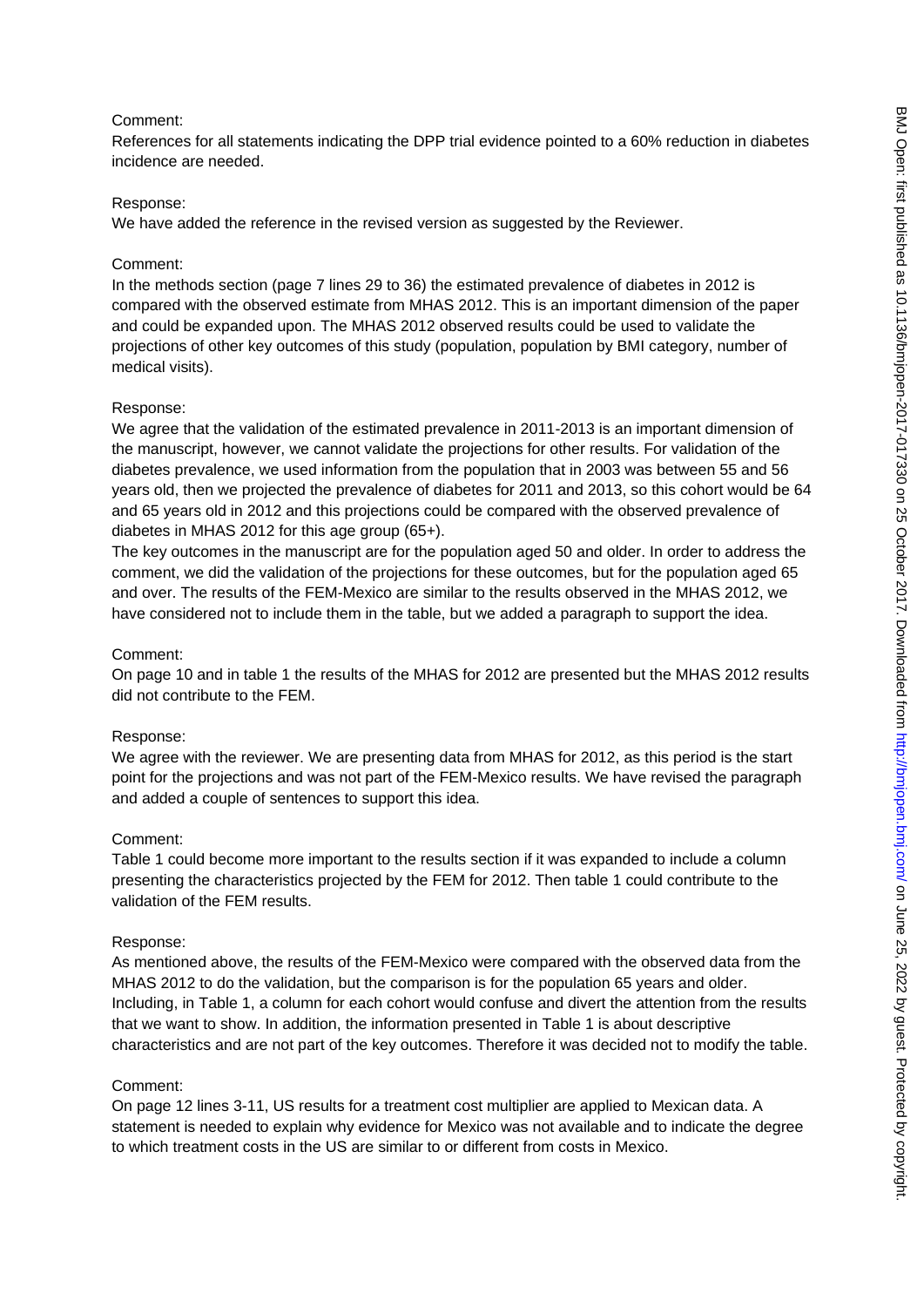### Response:

We have clarified this point. We are using only the ratio (3.5 times greater) from the NY State Diabetes Prevention and Control Program; we are not using treatment cost from the United States. We obtained the annual average cost for a person with diabetes in Mexico (\$3,193 dollars), and applied the 3.5 ratio obtaining the cost per patient without diabetes (\$ 912 dollars). There is a lot of evidence regarding the cost of diabetes in Mexico but we were unable to find information about the cost of treatment for a person without diabetes. Thus, we are assuming that the ratio (3.5) is appropriate for the Mexican population.

### Comment:

The first paragraph of the discussion on page 14 (lines 6-19) should explain (again) how the four scenarios relate to the DPP study results.

### Response:

We added a sentence stating that the hypothetical scenarios come from the DPP study.

### Comment:

As is written now, paragraph two on page 14 becomes confusing for readers because it seems to imply that the scenarios relate to a body of evidence from clinical studies and not specifically to the DPP. The text needs to be revisited to make it clear that the DPP is part of a larger body of evidence but was selected for this modelling effort because of certain reasons x, y and z.

## Response:

We have now added a sentence. The DPP has certain characteristics that made us choose its results to apply them with the FEM-Mexico projections. For example, the DPP focuses on lifestyle modifications and Mexico is promoting some public policies to change diet and increase physical exercise among the population. Also, the DPP recommended the use of metformin, a drug that is proven to delay the onset of diabetes, and this drug could be a feasible alternative in the Mexican population because of its low cost.

### Comment:

Figure 1 is repetitive of table 2 and could be cut.

### Response:

We agree. Figure 1 was removed from the manuscript.

### Comment:

The technical appendix paragraph 2 (lines 25-28) is missing a reference and it would be wrong to say that the details of the FEM are published everywhere (probably it should say elsewhere).

### Response:

We have added a reference, and corrected the word to "elsewhere".

### Comment:

The technical appendix figure 1 (page 31) refers to the HRS-FEM but the text of the paper refers to the FEM-US. Please use consistent terminology throughout.

### Response:

We have corrected the inconsistencies in the document, and use FEM-US throughout.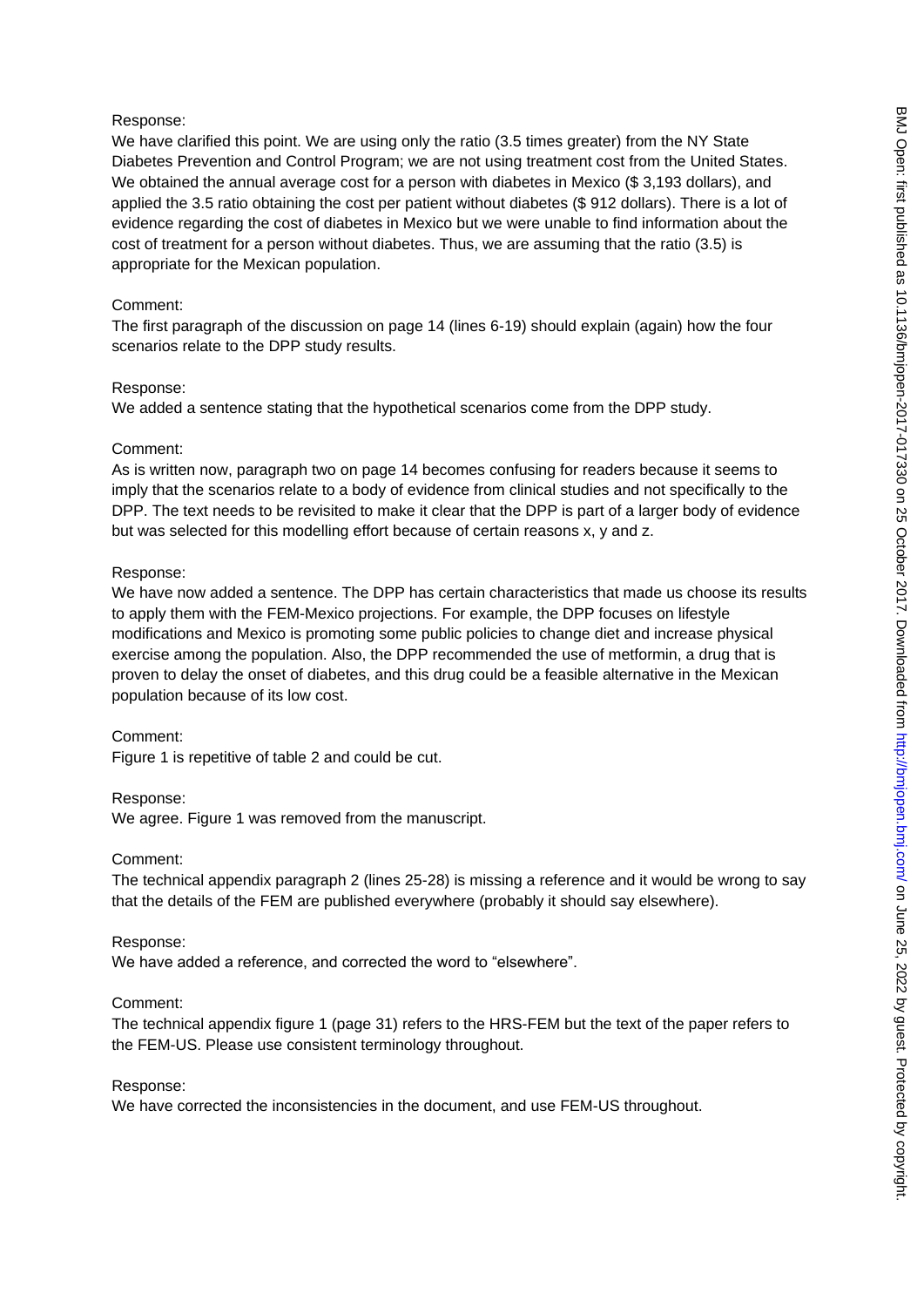# **VERSION 2 – REVIEW**

| <b>REVIEWER</b>         | Jon Minton                                                                                                                                                                                                                                                                                                                                                                                                                                                                                                                                                                                                                                                                                                                                                                                                                                                                                                                                                                                                                                                                                        |
|-------------------------|---------------------------------------------------------------------------------------------------------------------------------------------------------------------------------------------------------------------------------------------------------------------------------------------------------------------------------------------------------------------------------------------------------------------------------------------------------------------------------------------------------------------------------------------------------------------------------------------------------------------------------------------------------------------------------------------------------------------------------------------------------------------------------------------------------------------------------------------------------------------------------------------------------------------------------------------------------------------------------------------------------------------------------------------------------------------------------------------------|
|                         | University of Glasgow, Scotland, UK                                                                                                                                                                                                                                                                                                                                                                                                                                                                                                                                                                                                                                                                                                                                                                                                                                                                                                                                                                                                                                                               |
| <b>REVIEW RETURNED</b>  | 02-Aug-2017                                                                                                                                                                                                                                                                                                                                                                                                                                                                                                                                                                                                                                                                                                                                                                                                                                                                                                                                                                                                                                                                                       |
|                         |                                                                                                                                                                                                                                                                                                                                                                                                                                                                                                                                                                                                                                                                                                                                                                                                                                                                                                                                                                                                                                                                                                   |
| <b>GENERAL COMMENTS</b> | I have just five very minor suggestions, but would be happy for the<br>paper to be accepted as-is:                                                                                                                                                                                                                                                                                                                                                                                                                                                                                                                                                                                                                                                                                                                                                                                                                                                                                                                                                                                                |
|                         | Minor                                                                                                                                                                                                                                                                                                                                                                                                                                                                                                                                                                                                                                                                                                                                                                                                                                                                                                                                                                                                                                                                                             |
|                         | 1. " since the analysis is based on self-reported data and maybe<br>underestimated the prevalence of diabetes" - change 'maybe' to<br>'may'.                                                                                                                                                                                                                                                                                                                                                                                                                                                                                                                                                                                                                                                                                                                                                                                                                                                                                                                                                      |
|                         | 2. P.6 : Sentences "Were hypothetical interventions to be<br>implemented to reduce the  " and  "And how would the<br>healthcare burden of diabetes diminish" - I think these aims are<br>clear and should be made clearer by breaking the paragraph into<br>two paragraphs. I suggest writing "The two main questions we<br>answer are:" before these two sentences. Then end the paragraph<br>at " to treat the diseases". Make the sentence beginning "To<br>address these questions, " the start of the next paragraph.<br>3. P. 13: sentence "If we compare the total number of medical visits<br>year by year for the no intervention scenario" - This sentence is<br>unclear. "medical visits year by year" - please correct.<br>4. P. 14 – "Nevertheless, the evidence shows that the interventions<br>intended to delay diabetes result in significant savings" – again<br>this is over-claiming as the cost of the intervention is unknown.<br>Change to something like "may result in significant savings if the<br>costs of the intervention were less than the costs treatments costs |
|                         | averted." Possibly also mentioned broader potential economic<br>productivity benefits due to having a healthier workforce, as<br>mentioned later.<br>5. I would suggest adding a sentence near the end, when discussing<br>further research, stating that further research evaluating the cost and<br>effectiveness of public health interventions aimed at reducing<br>diabetes incidence should be prioritised, as without such information                                                                                                                                                                                                                                                                                                                                                                                                                                                                                                                                                                                                                                                     |
|                         | it is not at this stage possible to know if such interventions are likely<br>to reduce the net future healthcare cost, and if so by how much.                                                                                                                                                                                                                                                                                                                                                                                                                                                                                                                                                                                                                                                                                                                                                                                                                                                                                                                                                     |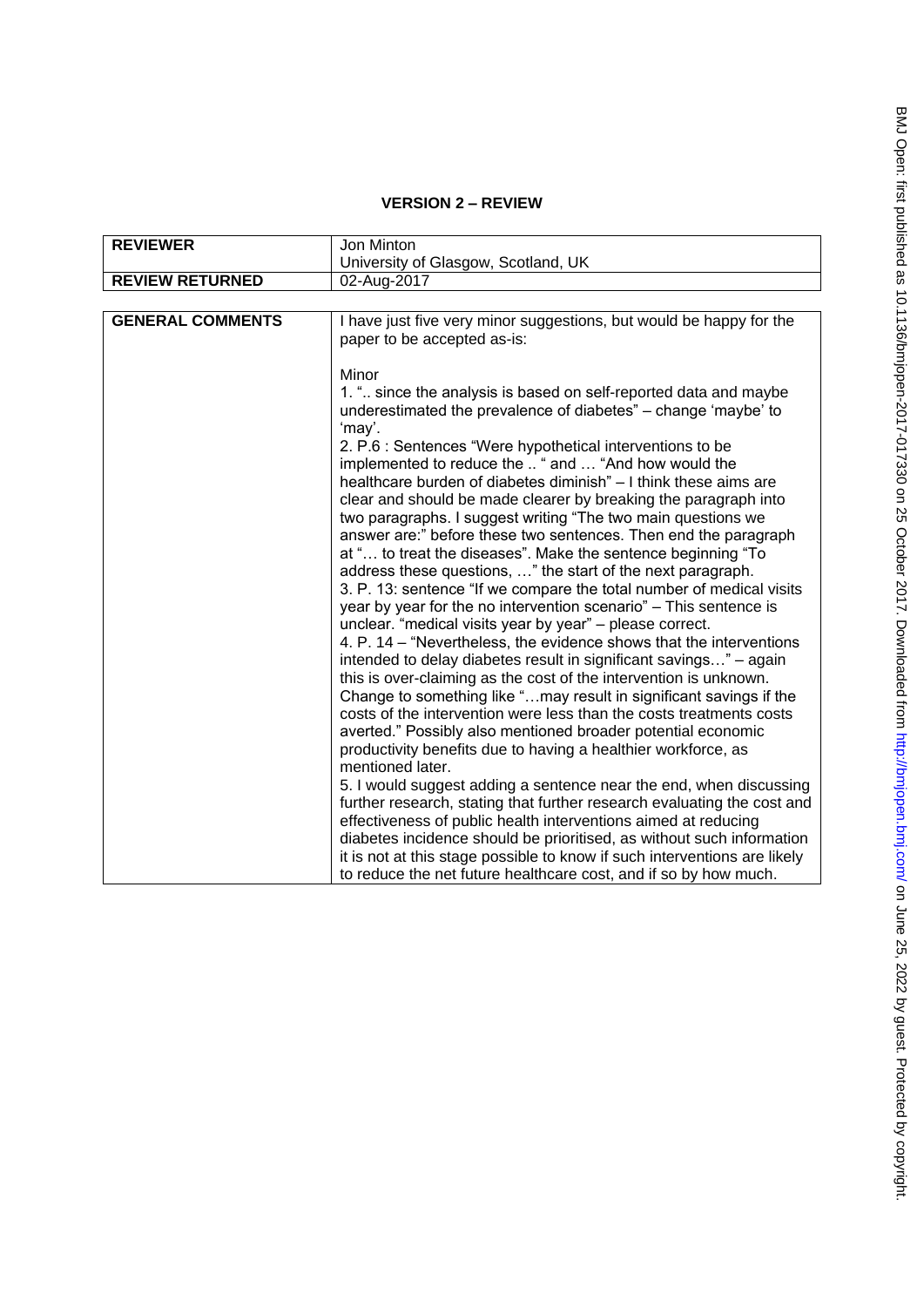# **VERSION 2 – AUTHOR RESPONSE**

Reviewer: 1 Reviewer Name: Jon Minton Institution and Country: University of Glasgow, Scotland, UK Please state any competing interests: None Declared

Please leave your comments for the authors below

I thank the authors for making the suggested revisions, and think the new manuscript is an improvement over the previous submission.

I have just five very minor suggestions, but would be happy for the paper to be accepted as-is: Minor suggestions

1. ".. since the analysis is based on self-reported data and maybe underestimated the prevalence of diabetes" – change 'maybe' to 'may'.

RESPONSE: THANK YOU FOR THIS SUGGESTION. WE CHANGED THE WORD 'MAYBE' TO 'MAY'.

2. P.6 : Sentences "Were hypothetical interventions to be implemented to reduce the .. " and … "And how would the healthcare burden of diabetes diminish" – I think these aims are clear and should be made clearer by breaking the paragraph into two paragraphs. I suggest writing "The two main questions we answer are:" before these two sentences. Then end the paragraph at "… to treat the diseases". Make the sentence beginning "To address these questions, …" the start of the next paragraph.

RESPONSE: THANK YOU FOR YOUR SUGGESTION, WE MADE ADJUSTMENTS TO THE TEXT AS FOLLOWS:

The goal of the study was to estimate the future prevalence of diabetes among Mexico's older adults in order to assess the current and future health and economic burden of diabetes. We estimate future levels of diabetes under different scenarios for the population aged 50 years and older in Mexico. Were hypothetical interventions to be implemented to reduce the incidence of diabetes, the two main questions we answer are: how much would the prevalence of diabetes change? And how would the health care burden of diabetes diminish, in terms of medical resources to treat the disease? To address these questions, we modeled the trajectory of future diabetes in Mexico from 2012 to 2050 using a microsimulation model, the Future Elderly Model (FEM).

3. P. 13: sentence "If we compare the total number of medical visits year by year for the no intervention scenario" – This sentence is unclear. "medical visits year by year" – please correct. RESPONSE: WE MADE ADJUSTMENTS TO THE TEXT AS FOLLOWS

If we compare the total number of medical visits in each year of the projection for the no-intervention scenario versus the 10% reduction in two-year diabetes incidence, we cannot find a large difference.

4. P. 14 – "Nevertheless, the evidence shows that the interventions intended to delay diabetes result in significant savings…" – again this is over-claiming as the cost of the intervention is unknown. Change to something like "…may result in significant savings if the costs of the intervention were less than the costs treatments costs averted." Possibly also mentioned broader potential economic productivity benefits due to having a healthier workforce, as mentioned later.

RESPONSE: THANK YOU FOR THIS SUGGESTION, WE MADE THE PERTINENT ADJUSTMENTS AND THE SENTENCE NOW READS: